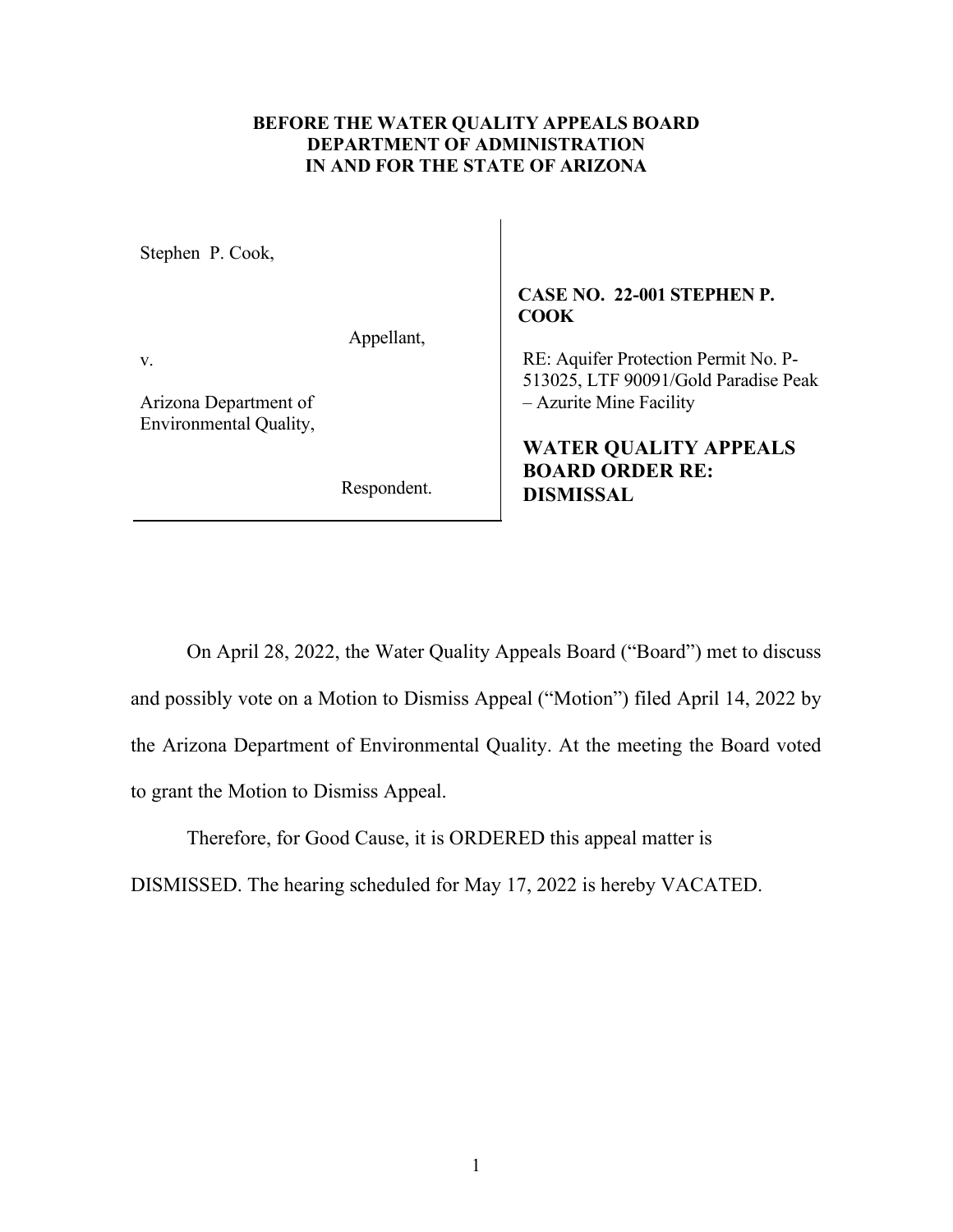## **NOTICE OF RIGHTS PURSUANT TO A.A.C. R2-17-124(C), A.R.S. § 423(B),**

## **AND A.R.S. § 12-901**

This is a final administrative decision of the Water Quality Appeals Board, made according to A.R.S. § 49-323. You may file a motion for rehearing or review of this decision under R2-17-125. If you file a motion for rehearing or review, you shall file your motion within 30 days after service of this decision. You are not required to file a motion for rehearing or review before seeking judicial review. This decision may be reviewed by the Superior Court if you file a complaint in the manner prescribed in A.R.S. § 12-901, et seq.

DATED this 3rd day of May, 2022.

WATER QUALITY APPEALS BOARD

Michele Van Quathem, Chair

A copy of the foregoing was sent by electronic mail this  $_{3rd}$  day of May, 2022

WATER QUALITY APPEALS BOARD: Michele Van Quathem Fred E. Brinker, P.E. Keith Bowers